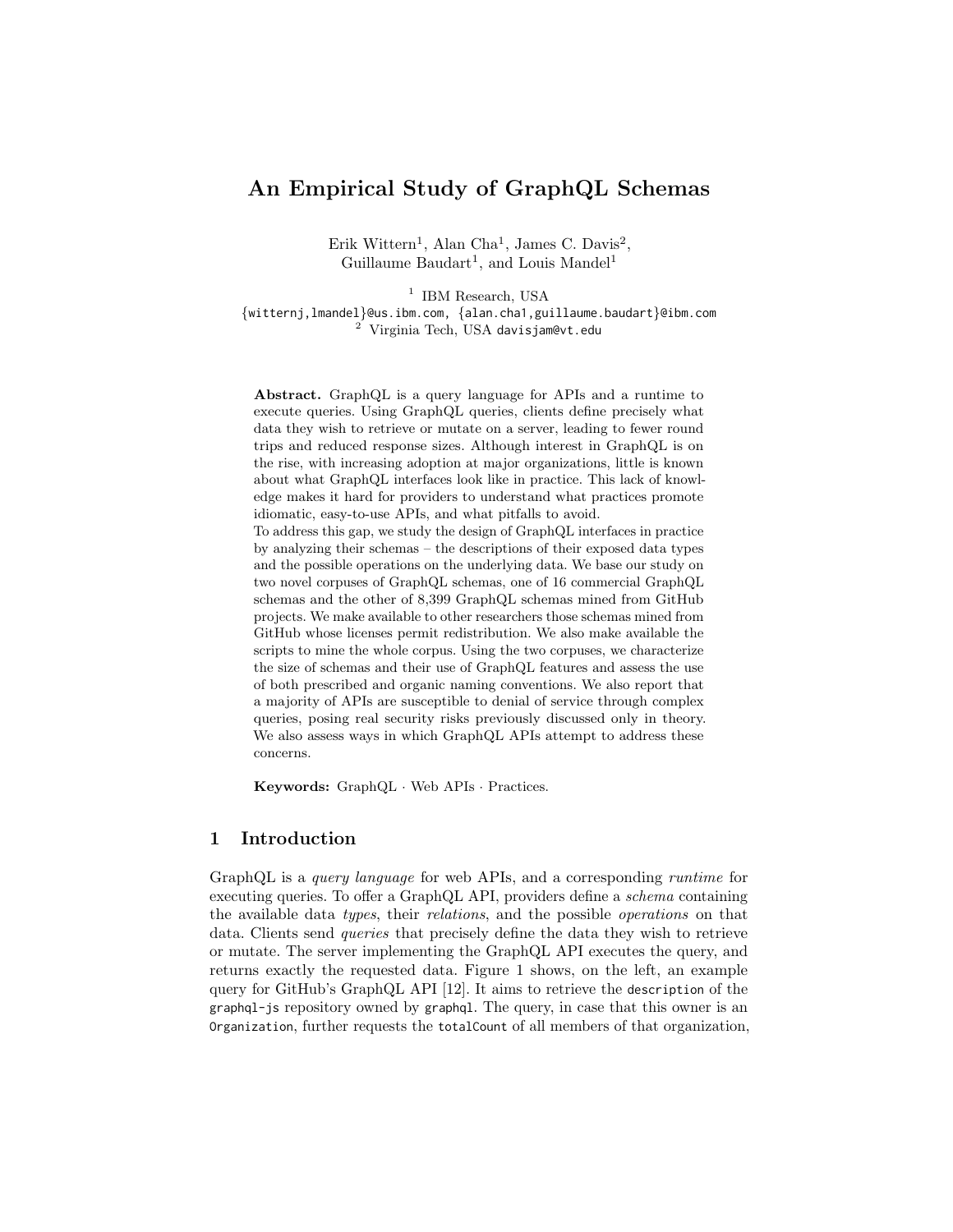and the names of the first two of them. The right hand side of Figure [1](#page-1-0) shows the response produced by GitHub's GraphQL API after executing that query,<sup>[3](#page-1-1)</sup> which contains exactly the requested data.

```
auery \ell2 repository(name: "graphql-js", owner: "graphql") {
           description
           owner f... on Organization {
                membersWithRole(first: 2) {
                  totalCount
                  nodes {
 9 name
10 }
11 } } } } }
                                                                                    \{ "data": \{"repository": {
                                                                            3 "description": "A reference imple...",<br>
4 "owner": {<br>
5 "members"WithRole": {<br>
6 "totalCount": 4,<br>
7 "nodes": [<br>
8 {"name": "Member 1"},<br>
9 {"name": "Member 2"}
                                                                                          "owner": {
                                                                                5 "membersWithRole": {
6 "totalCount": 4,
7 "nodes": [
                                                                                                8 {"name": "Member 1"},
                                                                                                  9 {"name": "Member 2"}
                                                                               10 ]
                                                                               11 } } } } }
```
<span id="page-1-0"></span>Fig. 1. Example of a GraphQL query (left), and corresponding JSON response (right).

GraphQL is seeing adoption at major organizations thanks in part to its advantages for performance and usability. In some use-cases, allowing users to precisely state data requirements using GraphQL queries can lead to fewer request-response roundtrips and smaller response sizes as compared to other API paradigms, e.g., REST-like APIs [\[16\]](#page-15-1). GraphQL prescribes a statically typed interface, which drives developer tooling like GraphiQL, an online IDE helping developers explore schemas and write and validate queries [\[2\]](#page-14-0), or type-based data mocking for testing services [\[3\]](#page-14-1). Major organizations have begun to embrace it, including GitHub [\[12\]](#page-15-0), Yelp [\[10\]](#page-14-2), The New York Times [\[11\]](#page-15-2), or Shopify [\[13\]](#page-15-3).

As any new technology is deployed, users begin to follow useful patterns and identify best practices and anti-patterns. Our aim is to shed light on emerging GraphQL uses and practices, in the spirit of similar studies for REST(-like) APIs [\[18,](#page-15-4) [22,](#page-15-5) [23\]](#page-15-6). By studying technological practices in the GraphQL context, we benefit the entire GraphQL community: Our study will help GraphQL providers build idiomatic, easy-to-use GraphQL APIs, and avoid pitfalls others have experienced before. Our findings also inform tool developers about the practices that are more (and less) important to support. Obviously GraphQL consumers will benefit from the resulting well-designed GraphQL APIs and effective tool support. And finally, our contributions may influence the evolution of GraphQL itself, as we highlight challenges that the specification may eventually address.

Specifically, the contributions of this work are:

– We present two novel GraphQL schema corpuses, derived respectively from commercial GraphQL deployments and open-source projects (§[3\)](#page-4-0). We make parts of the open-source corpus – as permitted by schema licenses – publicly available for other researchers [\[30\]](#page-15-7), and also share the scripts to reproduce the whole open-source corpus [\[29\]](#page-15-8).

<span id="page-1-1"></span> $\overline{3}$  We anonymized the returned names.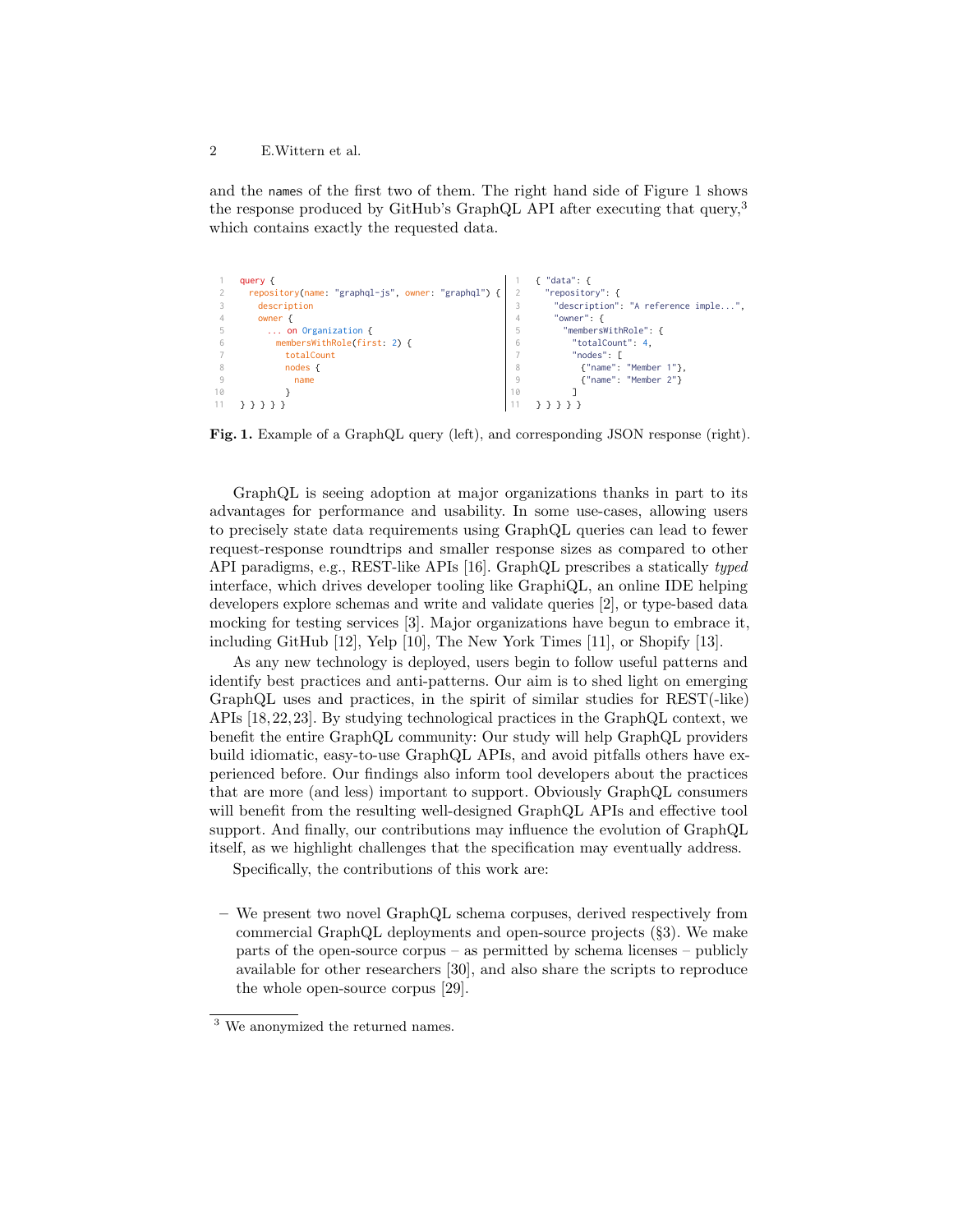– We analyze our corpuses for common schema characteristics, naming conventions, and worst-case response sizes, and describe practices that address large responses (§[4\)](#page-6-0).

In brief, we find that: (1) There are significant differences between commercial and open-source schemas; (2) Schemas commonly follow naming conventions, both documented and not; (3) A majority of schemas have large worst-case response sizes, which schema developers and endpoint providers should consider; and (4) Mechanisms to avoid these large response sizes are applied inconsistently.

# <span id="page-2-1"></span>2 Background

As sketched above, a schema describes the types of data offered by a GraphQL API, the relations between those types, and possible operations on them. In this section, we outline selected concepts related to GraphQL schemas. GraphQL providers can define schemas either programmatically using libraries like graphqlis  $[6]$ , or they can define them declaratively using the *Schema Definition Language* (SDL). Figure [2](#page-2-0) shows an example schema defined in the SDL.



<span id="page-2-0"></span>Fig. 2. Example of a GraphQL schema in the Schema Definition Language (SDL).

The schema defines fields query and mutation, one of which forms the entry for any valid query. Every GraphQL schema must contain a Query operation type, which in this case is the Query object type. According to this schema, queries can retrieve a company field that returns a Company identified by an id argument of type ID (the character "!" indicates that the argument is required). The returned Company again allows queries to retrieve its id, name, address, age, and/or offices. The latter requires the user to limit the number of offices returned. Offices, implementing the connections pattern for pagination [\[7\]](#page-14-4), are related to a company via an OfficeConnection, that contains information about the totalCount of offices of that company, and grants access to them directly via the nodes field or indirectly via the edges field. Querying for an OfficeEdge allows users to obtain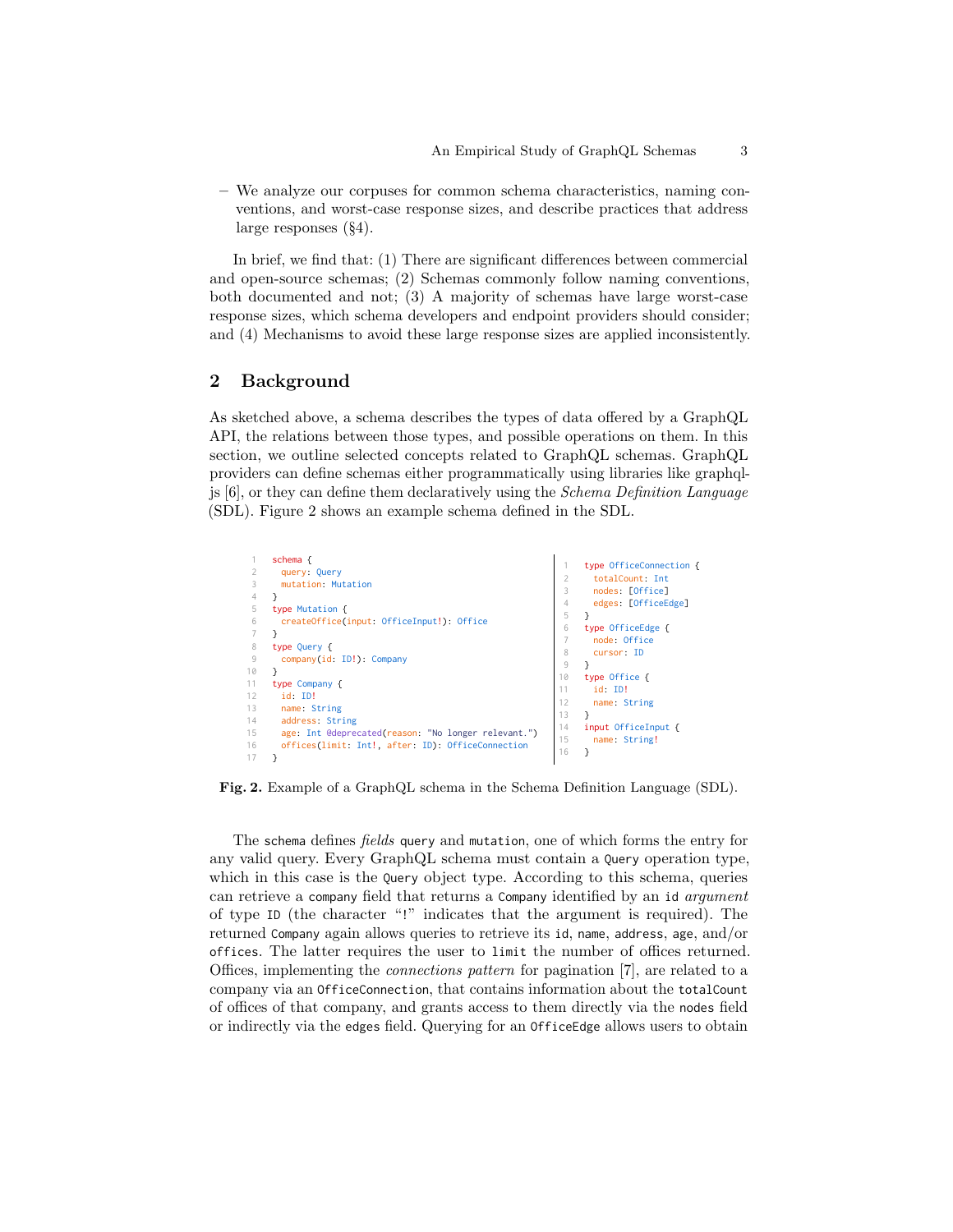4 E.Wittern et al.

a cursor that they can use (in subsequent queries) to precisely slice which offices to retrieve from a Company via the after argument.

```
query { company(id: "n3...") { offices(limit: 10, after: "mY...") { edges: {
     cursor
     node { name }
} } } }
```
The schema further allows to mutate data via the createOffice field. The data about the office to create is defined in a dedicated input object type called OfficeInput and passed as an argument. A corresponding query may look like:

```
mutation { createOffice(input: { name: "A new office" }) {
   id
} }
```
In GraphQL, basic types like String, Int, or Boolean are called *scalars*, sets of predefined strings are called enums, and complex types that contain fields are called object types (e.g., Company in Figure [2\)](#page-2-0). GraphQL further allows developers to define interfaces that can be implemented by object types or extended by other interfaces, and unions which state that data can be of one of multiple object types. For example, in line 5 of Figure [1,](#page-1-0)  $\dots$  on Organization is a type condition that queries fields on the interface RepositoryOwner returned by field owner only if the owner happens to be an Organization. Beyond queries that retrieve data, GraphQL schemas may also define a root Mutation operation type, whose fields define possible mutations, e.g., to create, edit, or delete data. Input for mutations is defined using arguments, which are (lists of) scalars, enums, or input object types. Finally, GraphQL schemas may contain directives that define metadata or behavioral changes associated with field, type, argument or even the whole schema definitions. For example, in Figure [2](#page-2-0) the field age in type Company is marked with a directive as deprecated. This information could, for example, be displayed by documentation tooling. Tools or clients can send an introspection query to retrieve the latest schema from a GraphQL API.

After defining their GraphQL schema, to offer a GraphQL API a provider must build a mapping between the data types defined in the schema and their representation in the back-end storage system(s). The provider does this by implementing a resolver function for each field defined in the schema, which can retrieve or mutate the corresponding data. Resolver functions can, for example, interact with databases, other APIs, or dynamically compute a result — GraphQL is agnostic to their implementation. To execute a query, a GraphQL runtime validates it against the schema, and then in sequence calls all resolver functions required to fulfill the query.

Although a schema definition does not tell us everything about a GraphQL API (e.g., how its resolver functions are implemented), GraphQL schemas can still tell us about GraphQL practices. For example, from a GraphQL schema we can learn the characteristics of the corresponding GraphQL API, the nature of possible queries to its API, and the conventions followed in designing it. Schema definitions thus comprise useful research artifacts. In the next section we discuss the schema definitions we sampled to understand these and other topics.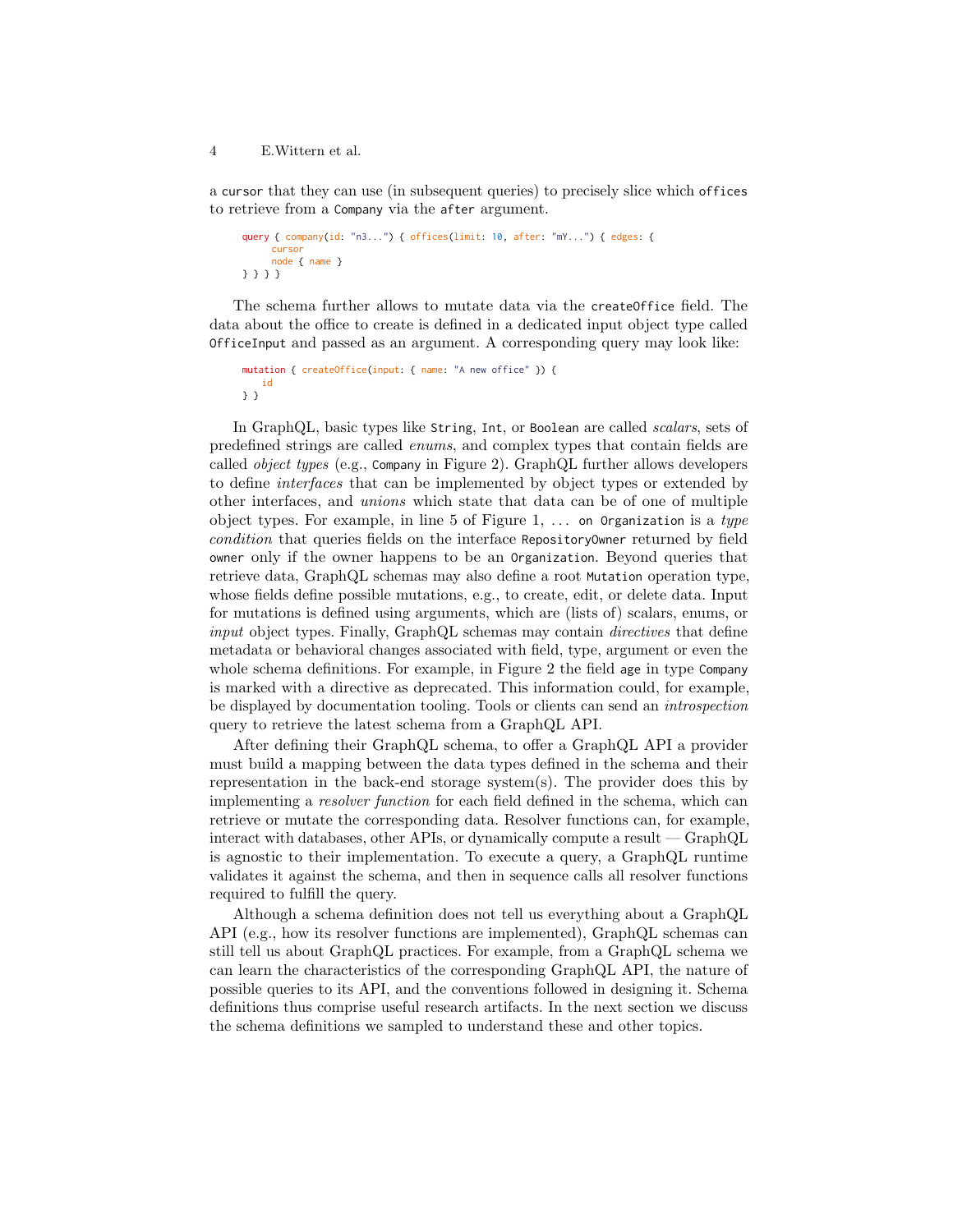# <span id="page-4-0"></span>3 Data: Two Novel GraphQL Schema Corpuses

We created two corpuses of GraphQL schemas: one from introspecting publicly accessible commercial GraphQL APIs (§[3.1\)](#page-4-1), and the other from mining GitHub for GraphQL schema definitions (§[3.2\)](#page-5-0). Figure [3](#page-4-2) illustrates the GraphQL schema populations we sampled to create these corpuses.



<span id="page-4-2"></span>Fig. 3. Schema corpuses used in this work. A subset of all GraphQL schemas is defined using the SDL rather than programmatically. We mine the subset hosted on GitHub. Schemas in our commercial corpus can be defined either way, and may be hosted (privately) on GitHub.

In both corpuses, we included only schemas that are parsable (e.g., written in valid SDL syntax) and complete (e.g., contains a *query operation* and definitions of all referenced types). We checked these constraints using the parsing and validation capabilities offered by the graphql-js reference implementation [\[6\]](#page-14-3), thus ensuring that schemas can be processed and analyzed without risking runtime errors. We make available the schemas in the open-source corpus – considering the constraints for redistributing them defined in their licenses [\[30\]](#page-15-7). We also make available the scripts to collect the whole open-source corpus [\[29\]](#page-15-8). These scripts contain the schema reconstruction logic described in §[3.2.](#page-5-0)

#### <span id="page-4-1"></span>3.1 Commercial Corpus (Schemas Deployed in Practice)

Our commercial corpus (16 schemas) represents GraphQL schemas written and maintained by professional software developers for business-critical purposes. This corpus allows us to reason about GraphQL practices in industry.

To identify commercial GraphQL APIs, we started with the communitymaintained list provided by  $APIs.guru$  [\[1\]](#page-14-5).<sup>[4](#page-4-3)</sup> We manually assessed the documentation for all 33 of the "Official APIs" listed on May  $1^{st}$  2019 to remove demo interfaces and non-commercial APIs. We then used introspection to collect these commercial GraphQL schemas. After discarding invalid schemas (validity is defined in §[3.2\)](#page-5-0), we obtained our final corpus of 16 valid, unique GraphQL schemas maintained by commercial websites. The corpus includes, among others, schemas of prominent GraphQL APIs like GitHub, Shopify, Yelp, and BrainTree.

<span id="page-4-3"></span><sup>4</sup> We submitted a pull request adding several public GraphQL APIs that were missing from the APIs.guru list, but that we found using web searches. The APIs.guru maintainers accepted the pull request and we included those schemas in this analysis.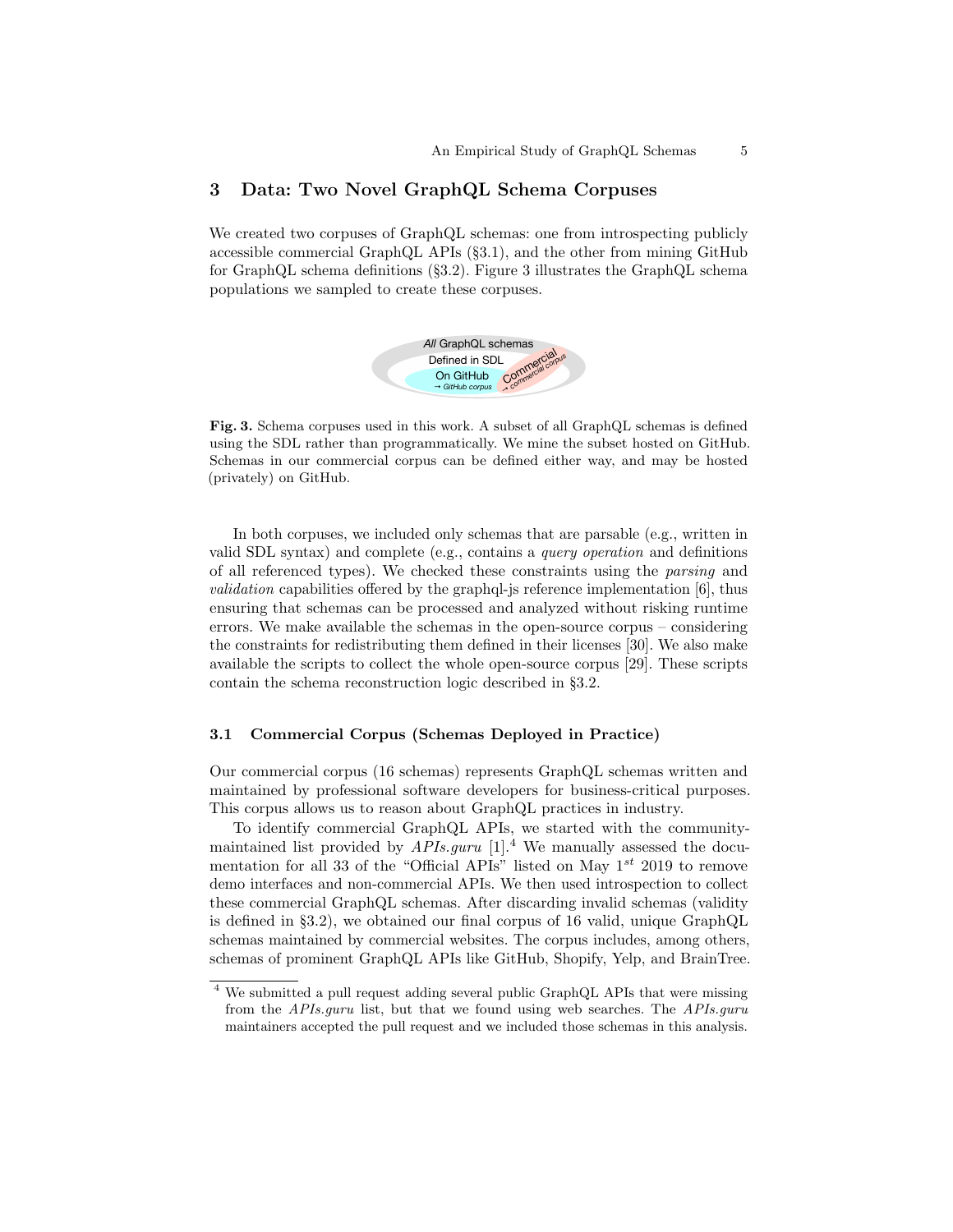### <span id="page-5-0"></span>3.2 Open-Source Corpus (Schemas in GitHub Projects)

Our open-source corpus (8,399 schemas) provides another perspective on GraphQL practices, depicting (ongoing) development efforts and privately-deployed APIs. For this corpus, we aimed to collect schema definitions written in the SDL (cf. §[2\)](#page-2-1) and stored in a GitHub project. Figure [4](#page-5-1) summarizes the stages of our data-collection methodology.



<span id="page-5-1"></span>Fig. 4. Filters to construct the open-source schema corpus.

We used GitHub's code search API to obtain **search result files** that likely contain schemas on May  $21^{st}$  2019 using this query:

### type extension:graphql extension:gql size:<min>..<max> fork:false

The pieces of this query have the following meaning. The *search term* type is used in any non-trivial schema in the GraphQL SDL. The extensions graphql and .gql are common file suffixes for the GraphQL SDL. The file sizes  $\langle \text{min} \rangle$  and <max> partitioned the search space by file size in order to work around GitHub's limit on code search query results. We omitted project forks to avoid duplicates.

We removed duplicates by URL to obtain **unique files**. We filtered unparsable files per the graphql-js [\[6\]](#page-14-3) reference implementation to obtain SDL files. The GraphQL SDL can describe not only schemas, but also executables like queries, mutations, or subscriptions (e.g., the query in Figure [1\)](#page-1-0) or a mixture of both. Because we are only interested in schemas, we obtained pure schemas by removing any files that contain executables, a.k.a. executable definitions [\[14\]](#page-15-9).

These steps left us with parsable SDL files, but not all are complete. [5](#page-5-2) We observed that some schemas contain reference errors, e.g., because they are divided across multiple files for encapsulation. Supposing that a repository's complete schema(s) can be produced through some combination of its GraphQL files, we used heuristics to try to reconstruct these partitioned schemas, thus

<span id="page-5-2"></span> $5$  A *complete* schema (1) contains a *query operation* (a *SchemaDefinition* node [\[15\]](#page-15-10) or a Query object type [\[8\]](#page-14-6)), and (2) defines all referenced types and directives.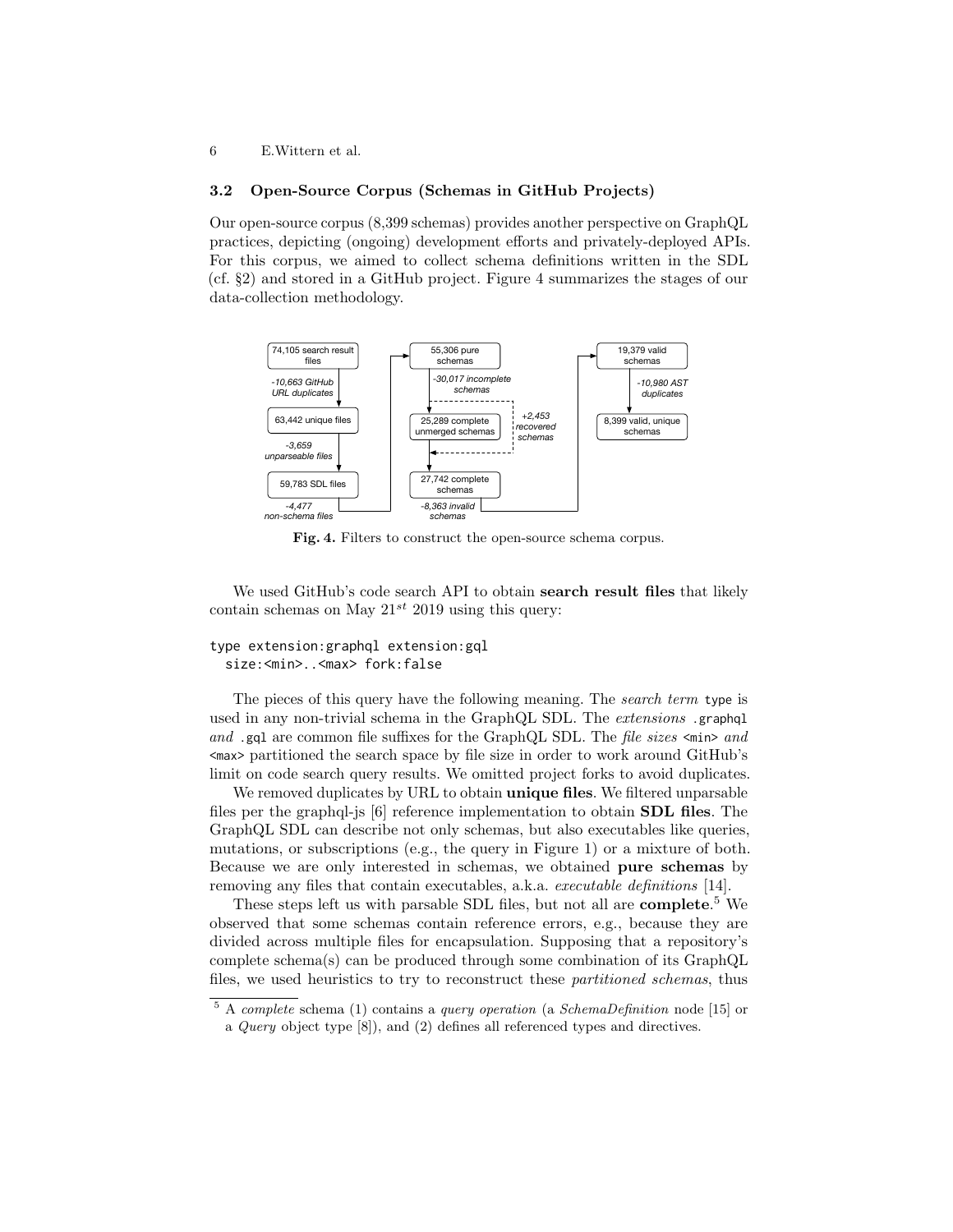adding recovered schemas back to our data. For every schema that contains a query operation but also reference errors, we searched for the missing definitions in the repository's other GraphQL files. When we found a missing type in another file, we appended that file's contents to the current schema.<sup>[6](#page-6-1)</sup> We repeated this process until we obtained either a complete schema or an unresolvable reference. Of the 30,017 incomplete schemas, there are 5,603 that contain an *query* operation, meaning they can form the basis of a merged schema, and from these schemas, we were able to recover 2,453 schemas (43.8% success rate). This success rate suggests that *distributing GraphQL schema definitions across multiple files* is a relatively common practice.

We obtained valid schemas by removing ones that could not be validated by the graphql-js reference implementation, and finally valid, unique schemas by removing duplicates by testing for abstract syntax tree (AST) equivalence. We discarded about half of the remaining schemas during deduplication (Figure [4\)](#page-5-1). Inspection suggests many of these schemas were duplicated from examples.

Our final open-source schema corpus contains 8,399 valid, unique GraphQL Schema Definition files,  $1,127$  $1,127$  of which were recovered through merging.<sup>7</sup> Although all of these schemas are valid, some may still be "toy" schemas. We take a systematic approach to identify and remove these in the analysis that follows.

### <span id="page-6-0"></span>4 Schema Analysis: Characteristics and Comparisons

In this section, we analyze our GraphQL schema corpuses. We discuss schema metrics, characterize the corpuses, and compare and contrast them. Specifically, we analyze some general characteristics (§[4.1\)](#page-7-0), identify naming conventions (§[4.2\)](#page-8-0), estimate worst-case query response sizes (§[4.3\)](#page-10-0), and measure the use of pagination, a common defense against pathological queries (§[4.4\)](#page-11-0).

Because our purpose is to understand GraphQL practices in open-source and in industry, we extracted a subset of the GitHub corpus called the "GitHub-large" (GH-large) corpus that is comparable in complexity to the commercial corpus. This distinction is useful for measurements that are dependent on the "quality" of the schema, e.g., worst-case response sizes and defenses, though for studies like trends in naming conventions we think it is appropriate to also consider the full GitHub corpus. In future analyses, other measures of quality could be considered to segment the data, for example the number of stargazers of the associated GitHub repository.

We identified the GitHub-large corpus using a simple measure of schema complexity, namely its number of distinct definitions (for types, directives, operations etc.). As shown in Figure [5,](#page-7-1) the smallest commercial schema contains 8 definitions, while half of the GitHub corpus contains 9 or less definitions. To

<span id="page-6-1"></span><sup>&</sup>lt;sup>6</sup> If multiple possible definitions were found, we broke ties under the assumption that developers will use the directory hierarchy to place related files close to each other.

<span id="page-6-2"></span><sup>7</sup> We collected data in November 2018 using the same methodology, and found 5, 345 unique schemas, 701 of which resulted from merging. This reflects a growth of 57% in half a year.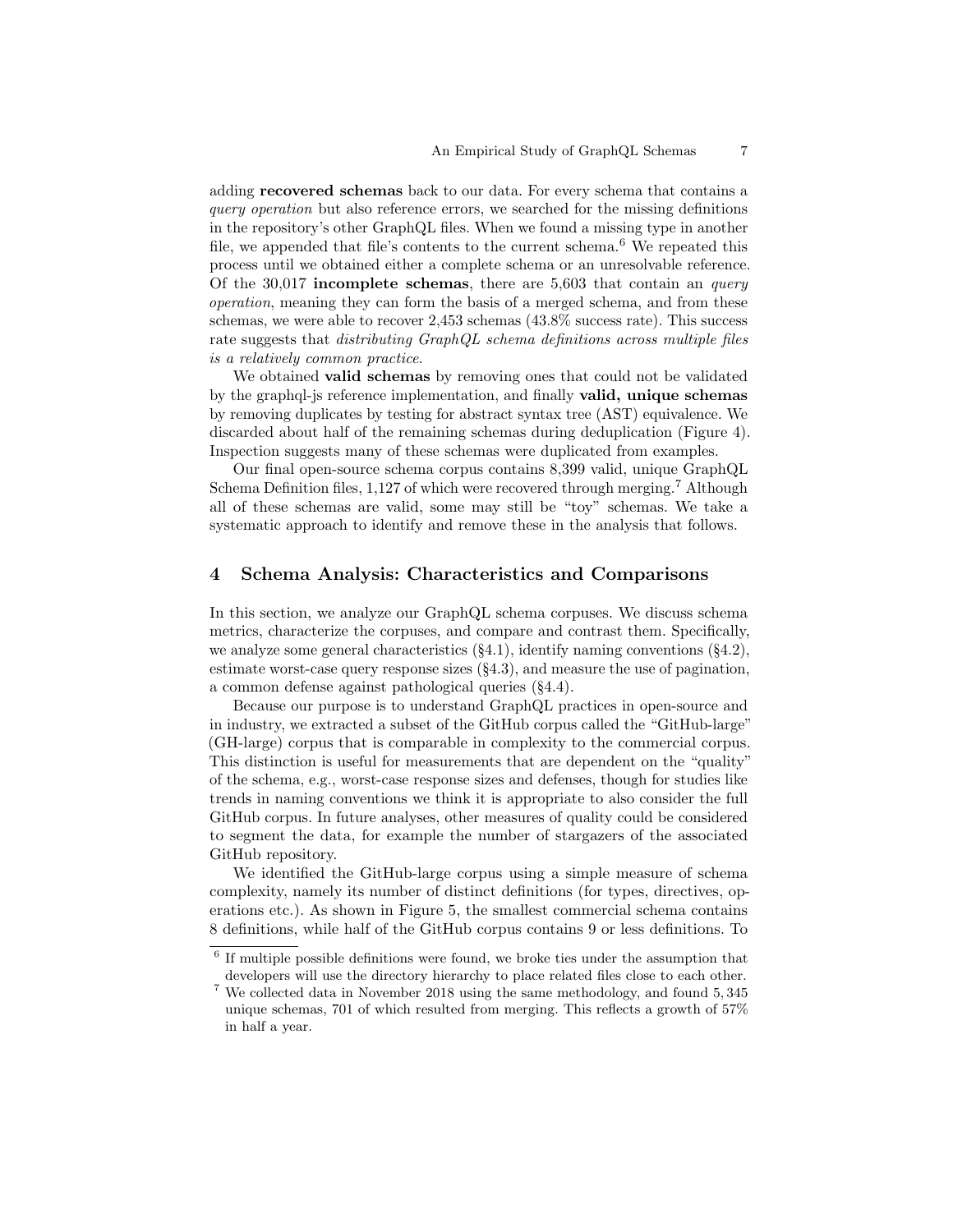

<span id="page-7-1"></span>Fig. 5. Distributions of schema complexity (number of definitions) in the GitHub, commercial, and GitHub-large schema corpuses. Whiskers show min and max values and the boxes show the quartiles.

avoid a bias toward these toy schemas and to accommodate the small sample size of the commercial corpus, we conservatively define a GitHub schema as large if it is at least as complex as the first quartile of the commercial corpus (i.e., has more than 36 definitions). We include separate measurements on this GitHub-large corpus (1,739 schemas, 20.7% of the GitHub corpus, 10 of which were recovered through merging). The complexity distribution of the GitHub-large corpus is not perfectly aligned with the commercial corpus, but it is a better approximation than the GitHub corpus and allows more meaningful comparisons of open-source and industry GraphQL practices.

#### <span id="page-7-0"></span>4.1 Schema Characteristics

First, we provide a reference for what GraphQL schemas look like in practice. This snapshot can inform the design of GraphQL backends (e.g., appropriately sizing caches) as well as the development of the GraphQL specification (e.g., more and less popular features). We parsed each schema using the graphql-js reference implementation [\[6\]](#page-14-3) and analyzed the resulting AST.

|                            | Commercial $(16)$ GitHub $(8,399)$ GH-large $(1,739)$ |                    |                 |
|----------------------------|-------------------------------------------------------|--------------------|-----------------|
| Median object types (OTs)  | 60                                                    | 6                  | 35              |
| Median input OTs           | 44                                                    | 6                  | 43              |
| Median fields in OTs       | 3                                                     | 3                  | 3               |
| Median fields in Input OTs | 2                                                     | 3                  | 3               |
| Have interface types       | 11 (68.8%)                                            | $2,377$ $(28.3\%)$ | $1,395(80.2\%)$ |
| Have union types           | $8(50.0\%)$                                           | 506 $(6.0\%)$      | 330 (19.0%)     |
| Have custom directives     | $2(12.5\%)$                                           | 160 (1.9%)         | $26(1.5\%)$     |
| Subscription support       | $0(0.0\%)$                                            | $2,096$ $(25.0\%)$ | $1,113(64.0\%)$ |
| Mutation support           | 11 $(68.8\%)$                                         | 5,699 (67.9%)      | 1,672 (96.1%)   |

<span id="page-7-2"></span>Table 1. Characteristics & Features Used in Schema Corpuses.

Table [1](#page-7-2) shows clear differences among all three corpuses. Not surprisingly, commercial and GitHub-large schemas are larger, containing more object and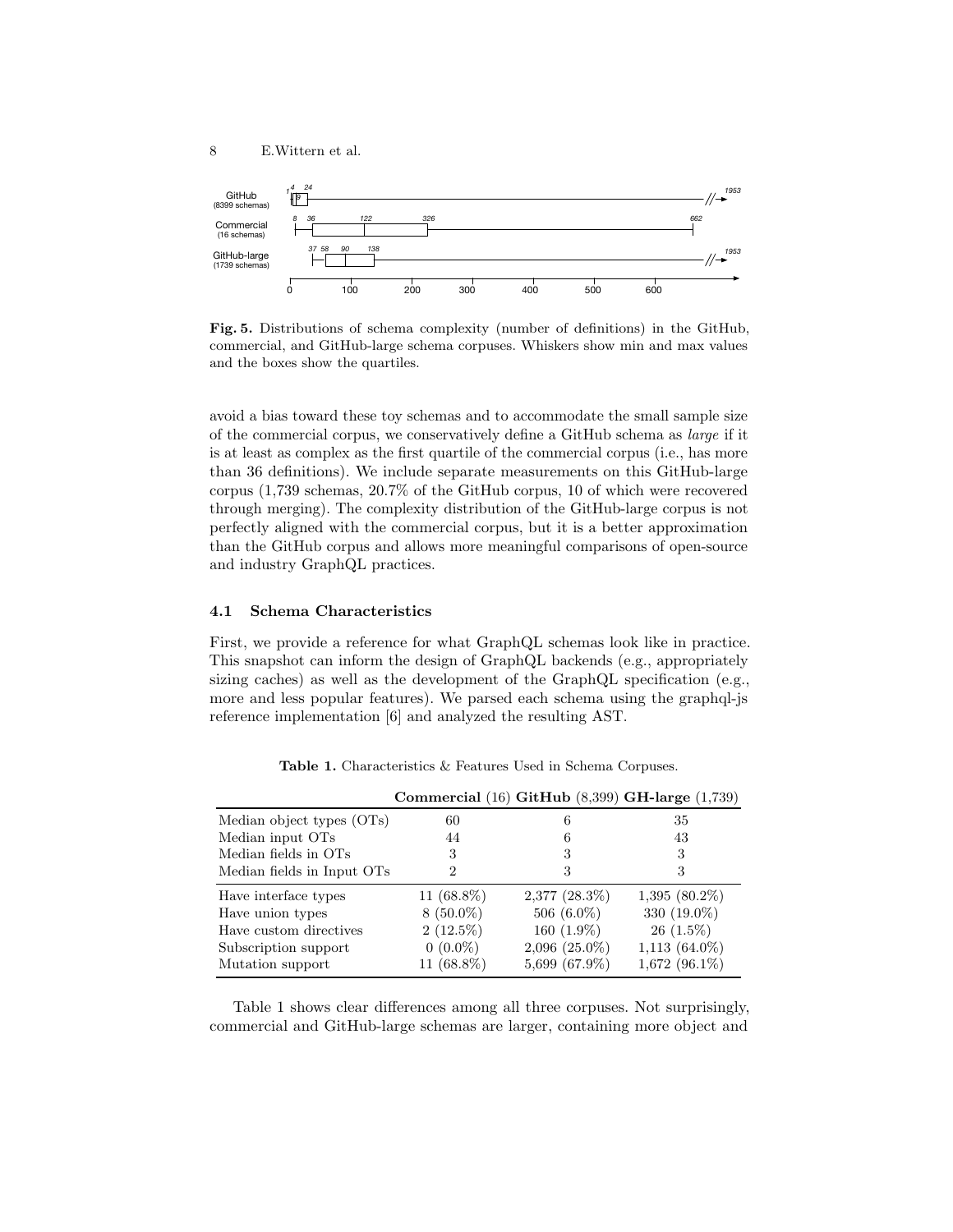input object types. The sizes of individual object and input object types, however, look similar in all corpuses. In terms of feature use, commercial schemas apply interface types, union types, and custom directives most frequently, followed by GitHub-large schemas and then GitHub schemas. Conversely, GitHub-large schemas have mutation and subscription<sup>[8](#page-8-1)</sup> support most frequently, followed by GitHub schemas and then commercial schemas.

Analyzing multiple corpuses provides a fuller picture of GraphQL practices. For example, suppose you were to propose changes to the GraphQL specification based solely on one of these corpuses, e.g. to identify little-used features as deprecation candidates. Considering only commercial schemas, subscription support appears to be unpopular (none of the commercial schemas offer subscriptions), so subscriptions might be a deprecation candidate. But the GitHub-large corpus tells a different story: subscriptions are offered in 64% of the GitHub-large schemas. Considering only the GitHub-large corpus instead, you might conclude that custom directives are a deprecation candidate (only 1.5% of GitHub-large schemas use them), even though 12.5% of the commercial corpuses use them. In both cases a single-corpus analysis is misleading, showing the value of our multi-corpus analysis.

Finding 1: Commercial and GitHub-large schemas are generally larger than GitHub schemas. Reliance on different GraphQL features (e.g., unions, custom directives, subscription, mutation) varies widely by corpus.

### <span id="page-8-0"></span>4.2 Naming Conventions

Naming conventions help developers understand new interfaces quickly and create interfaces that are easily understandable. In this section we explore the prescribed and organic naming conventions that GraphQL schema authors follow, e.g. common ways to name types, fields, and directives. Table [2](#page-9-0) summarizes our findings. We focus on the proportion of schemas that follow a convention consistently, i.e., the schemas that use them in all possible cases.

Prescribed conventions. GraphQL experts have recommended a set of naming conventions through written guidelines [\[4\]](#page-14-7) as well as implicitly through the example schemas in the GraphQL documentation [\[5\]](#page-14-8). These prescribed conventions are: (1) Fields should be named in camelCase; (2) Types should be named in PascalCase; and (3) Enums should be named in PascalCase with (4) values in ALL CAPS.

We tested the prevalence of these conventions in real GraphQL schemas<sup>[9](#page-8-2)</sup>. As shown in Table [2,](#page-9-0) these prescribed conventions are far from universal. The only prescribed convention that is frequently used in all three corpuses is (3) PascalCase enum names, exceeding 80% of schemas in each corpuses and over

<span id="page-8-1"></span><sup>8</sup> Subscriptions permit clients to register for continuous updates on data.

<span id="page-8-2"></span><sup>&</sup>lt;sup>9</sup> For simplicity, we tested for camelCase and PascalCase names using only the first letter. A more sophisticated dictionary-based analysis is a possible extension.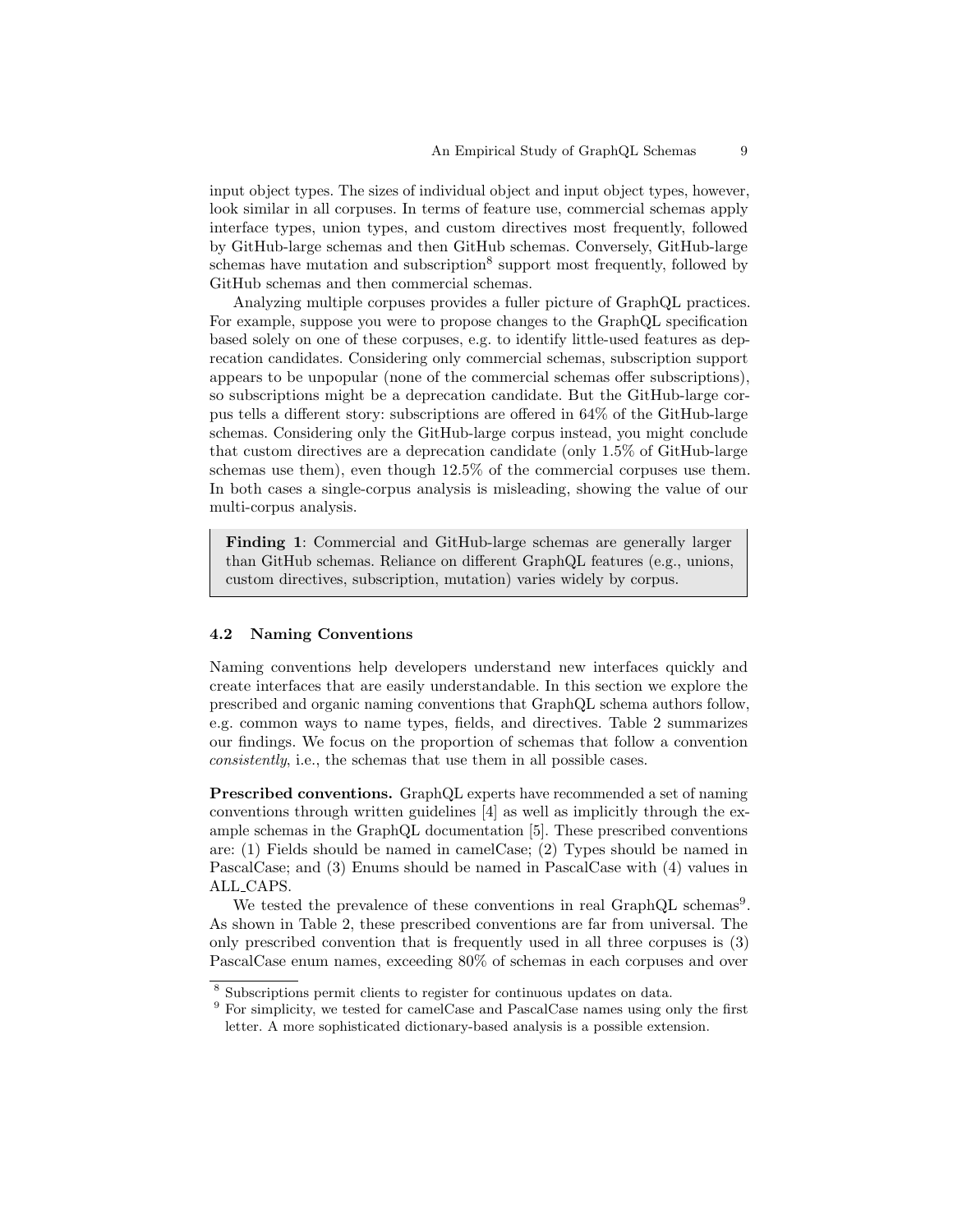#### 10 E.Wittern et al.

<span id="page-9-0"></span>Table 2. The proportion of schemas that consistently adhere to prescribed (upper part) and organic (lower part) naming conventions. In rows marked with a † we report percentages from the subsets of schemas that use any enums, input object types, or mutations, respectively.

|                                | Commercial $(16)$ GitHub $(8,399)$ GH-large $(1,739)$ |         |         |
|--------------------------------|-------------------------------------------------------|---------|---------|
| camelCase field names          | 12.5%                                                 | 53.9%   | 8.2%    |
| PascalCase type names          | 62.5%                                                 | 91.8%   | 82.1%   |
| PascalCase enum names †        | 81.3%                                                 | 96.8%   | 96.4%   |
| ALL_CAPS enum values $\dagger$ | 56.3%                                                 | 35.7%   | 12.1%   |
| Input postfix $\dagger$        | 23.1\%                                                | 71.6%   | 68.2%   |
| Mutation field names †         | $9.1\%$                                               | 49.3%   | 62.9%   |
| snake_case field names         | $0.0\%$                                               | $0.5\%$ | $0.1\%$ |

95% in the GitHub and GitHub-large corpuses. In contrast, (1) camelCase field names are only common in GitHub schemas, (2) PascalCase type names are common in GitHub and GitHub-large schemas and less so in commercial schemas, and (4) ALL CAPS enum values appear in more than half of commercial schemas, but are unusual in the GitHub and GitHub-large schemas.

**Organic conventions.** Next we describe "organic" conventions<sup>[10](#page-9-1)</sup> that we observed in practice but which are not explicitly recommended in grey literature like the GraphQL specification or high-profile GraphQL tutorials.

Input postfix for input object types. Schemas in our corpuses commonly follow the convention of ending the names of input object types with the word Input. This convention is also followed in the examples in the official GraphQL documentation [\[5\]](#page-14-8), but the general GraphQL naming convention recommendations do not remark on it [\[4\]](#page-14-7). In GraphQL, type names are unique, so the Input postfix is often used to associate object types with related input object types (e.g., the object type User may be related to the input object type UserInput).

Mutation field names. Developers commonly indicate the effect of the mutation by including it as part of the field name. These names are similar to those used in other data contexts: update, delete, create, upsert, and add.

snake case field names. Of the non-camelCase field names in the GitHub corpus, 90.3% follow snake case (determined by the presence of an underscore: "."), covering  $30.6\%$  of all field names and used in  $37.3\%$  of all schemas in the GitHub corpus. However, barely any schema across all corpuses uses this convention throughout.

In general, the observed organic conventions are much more common in GitHub and GitHub-large schemas than in commercial schemas.

<span id="page-9-1"></span> $^{\rm 10}$  These conventions are "organic" in the sense that they are emerging naturally without apparent central direction. There could, however, be some hidden form of direction, e.g. many projects influenced by the same team or corporation.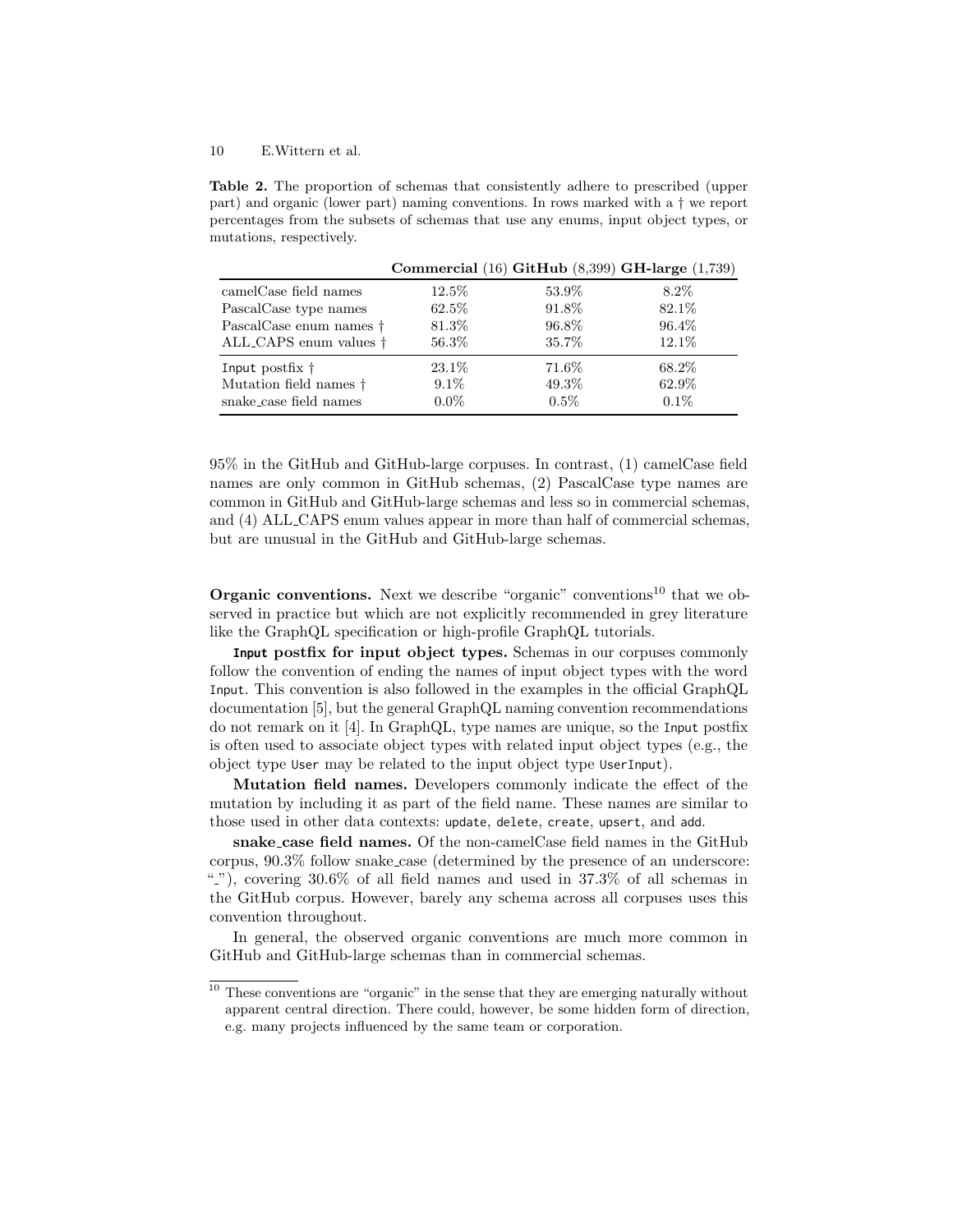Finding 2: GraphQL experts have recommended certain naming conventions. We found that PascalCase enum names are common in all three corpuses, and PascalCase type names are common in the GitHub and GitHub-large corpuses, but other recommendations appear less consistently. In addition, we observed the relatively common practice of input postfix and mutation field names in the GitHub and GitHub-large corpuses. We recommend that commercial API providers improve the usability of their APIs by following both recommended and "organic" conventions.

### <span id="page-10-0"></span>4.3 Schema Topology and Worst-Case Response Sizes

Queries resulting in huge responses may be computationally taxing, so practitioners point out the resulting challenge for providers to throttle such queries [\[24,](#page-15-11) [25\]](#page-15-12). The size of a response depends on three factors: the schema, the query, and the underlying data. In this section, we analyze each schema in our corpuses for the worst-case response size it enables with pathological queries and data.

A GraphQL query names all the data that it retrieves (cf. Figure [1\)](#page-1-0). Provided a schema has no field that returns a list of objects, the response size thus directly corresponds to the size of the query. On the other hand, if a field can return a list of objects (e.g., nodes in Figure [1\)](#page-1-0), nested sub-queries are applied to all the elements of the list (e.g., name in Figure [1\)](#page-1-0). Therefore, nested object lists can lead to an explosion in response size.

From the schema we can compute  $K$ , the maximum number of nested object lists that can be achieved in a query. For example, if Query contains a field repos: [Repo], and Repo contains a field members: [User] then  $K = 2$ . Without access to the underlying data, we assume that the length of all the retrieved object lists is bounded by a known constant  $D^{11}$  $D^{11}$  $D^{11}$ 

Polynomial response. For a query of size  $n$ , the worst-case response size is  $O((n-K) \times D^K)$  — at worst polynomial in the length D of the object lists. The proof is by induction over the structure of the query. As an illustration, consider the worst-case scenario of a query with maximum number of nested lists,  $K$ . Since the query must spend  $K$  fields to name the nested lists, each object at the deepest level can have at most  $(n - K)$  fields and will be of size at most  $(n - K)$ . Each level returns D nested objects, plus one field to name the list. The size of each level  $k$  starting from the deepest one thus follows the relation:  $s_k = D \times s_{k-1} + 1$  with  $s_0 = (n - K)$ . The response size is given by the top level K:  $s_K = (n - K) \times D^K + \frac{D^{K} - 1}{D - 1}$ , that is,  $O((n - K) \times D^K)^{12}$  $O((n - K) \times D^K)^{12}$  $O((n - K) \times D^K)^{12}$ 

Exponential response. If the schema includes a cycle containing list types (e.g., a type User contains a field friends:[User]), the maximum number of nested object lists is only bounded by the size of the query, i.e.,  $K < n$ .<sup>[13](#page-10-3)</sup> In that case the worst-case response size becomes  $O(D^{n-1})$ , that is, exponential in the

<span id="page-10-1"></span> $11$  In practice, the size of retrieved object lists are often explicitly bounded by slicing arguments (e.g., first: 2 in Figure [1\)](#page-1-0). See also §[4.4.](#page-11-0)

<span id="page-10-2"></span><sup>&</sup>lt;sup>12</sup> In Table [3,](#page-11-1) we use the slightly relaxed notion  $O(n \times D^{K})$ .

<span id="page-10-3"></span> $13$  In GraphQL the first field is always query, and cannot be a list type.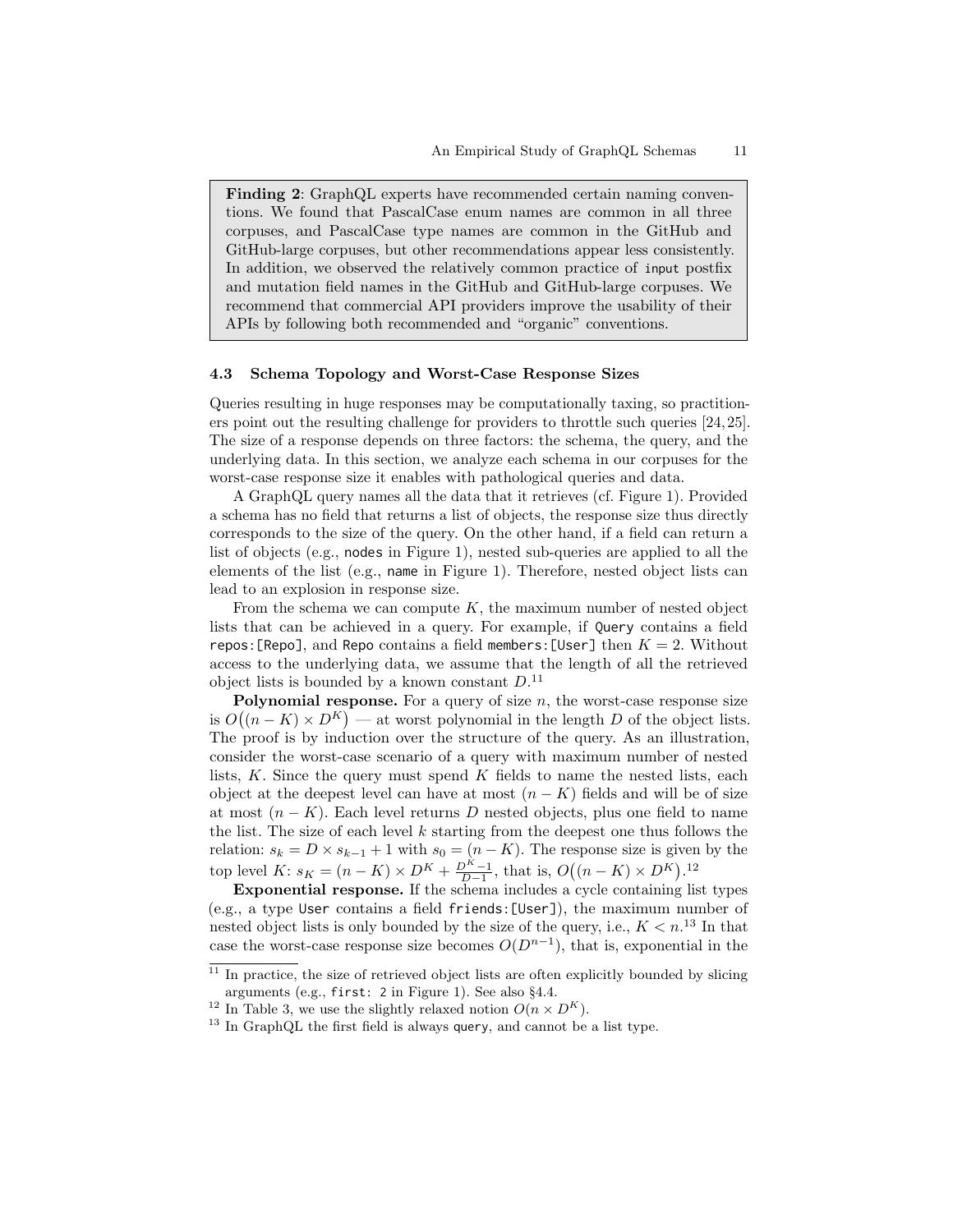size of the query. Consider for example the following query that requests names of third degree friends (size  $n = 4$  and nesting  $K = 3$ ). If every user has at least ten friends, the size of the response is  $1 + 10 \times (1 + 10 \times (1 + 10 \times 1)) = 1111$ .

<span id="page-11-1"></span>query { friends(first: 10) { friends(first: 10) { friends(first: 10) { name } } } }

**Table 3.** Worst-case response size based on type graph analysis, where  $n$  denotes the query size, and  $D$  the maximum length of the retrieved lists.

| Exponential $O(D^{n-1})$ |                              | 14 (87.5%) | $3,219$ $(38.3\%)$ | $1,414$ $(81.3\%)$ |
|--------------------------|------------------------------|------------|--------------------|--------------------|
|                          | Polynomial $O(n \times D^6)$ | $0(0.0\%)$ | $6(0.1\%)$         | $4(0.2\%)$         |
|                          | Polynomial $O(n \times D^5)$ | $0(0.0\%)$ | $9(0.1\%)$         | $4(0.2\%)$         |
|                          | Polynomial $O(n \times D^4)$ | $0(0.0\%)$ | 34 $(0.4\%)$       | $7(0.4\%)$         |
|                          | Polynomial $O(n \times D^3)$ | $1(6.3\%)$ | 186 $(2.2\%)$      | 40 $(2.3\%)$       |
|                          | Quadratic $O(n \times D^2)$  | $1(6.3\%)$ | $785(9.3\%)$       | 88 (5.1%)          |
| Linear                   | $O(n \times D)$              | $0(0.0\%)$ | $3,112$ $(37.1\%)$ | 182 (10.5%)        |
| Linear                   | O(n)                         | $0(0.0\%)$ | $1,048$ $(12.5\%)$ | $0(0.0\%)$         |

Worst-case response Commercial (16) GitHub (8,399) GH-large (1,739)

Results. We implemented an analysis for schema topographical connectedness based on the conditions for exponential and polynomial responses sizes outlined above, and applied it to our schema corpuses. As shown in Table [3,](#page-11-1) the majority of commercial (100.0%), GitHub (50.5%), and GitHub-large (89.5%) schemas have super-linear worst-case response sizes. This finding is of course not altogether surprising, as the key to super-linear response sizes is a particular and intuitive relational schema structure, and the purpose of GraphQL is to permit schema providers to describe relationships between types. However, the implication is that GraphQL providers and middleware services should plan to gauge the cost of each query by estimated cost or response size, or otherwise limit queries.

Finding 3: The majority of commercial, GitHub, and GitHub-large schemas have super-linear worst-case response sizes, and in the commercial and GitHub-large corpuses, they are mostly exponential. Providers need to consider throttling requests to their APIs to avoid the negative consequences of expensive queries, whether malicious or inadvertent.

#### <span id="page-11-0"></span>4.4 Delimiting Worst-Case Response Sizes through Pagination

Queries with super-linear response sizes can become security threats, overloading APIs or even leading to denial-of-service. For commercial GraphQL providers, exponential response sizes pose a potential security risk (denial of service). Even polynomial response sizes might be concerning  $-$  e.g., consider the cost of returning the (very large) cross product of all GitHub repositories and users.

The official GraphQL documentation recommends that schema developers use one of two *pagination* techniques to bound response sizes [\[7\]](#page-14-4): **Slicing** refers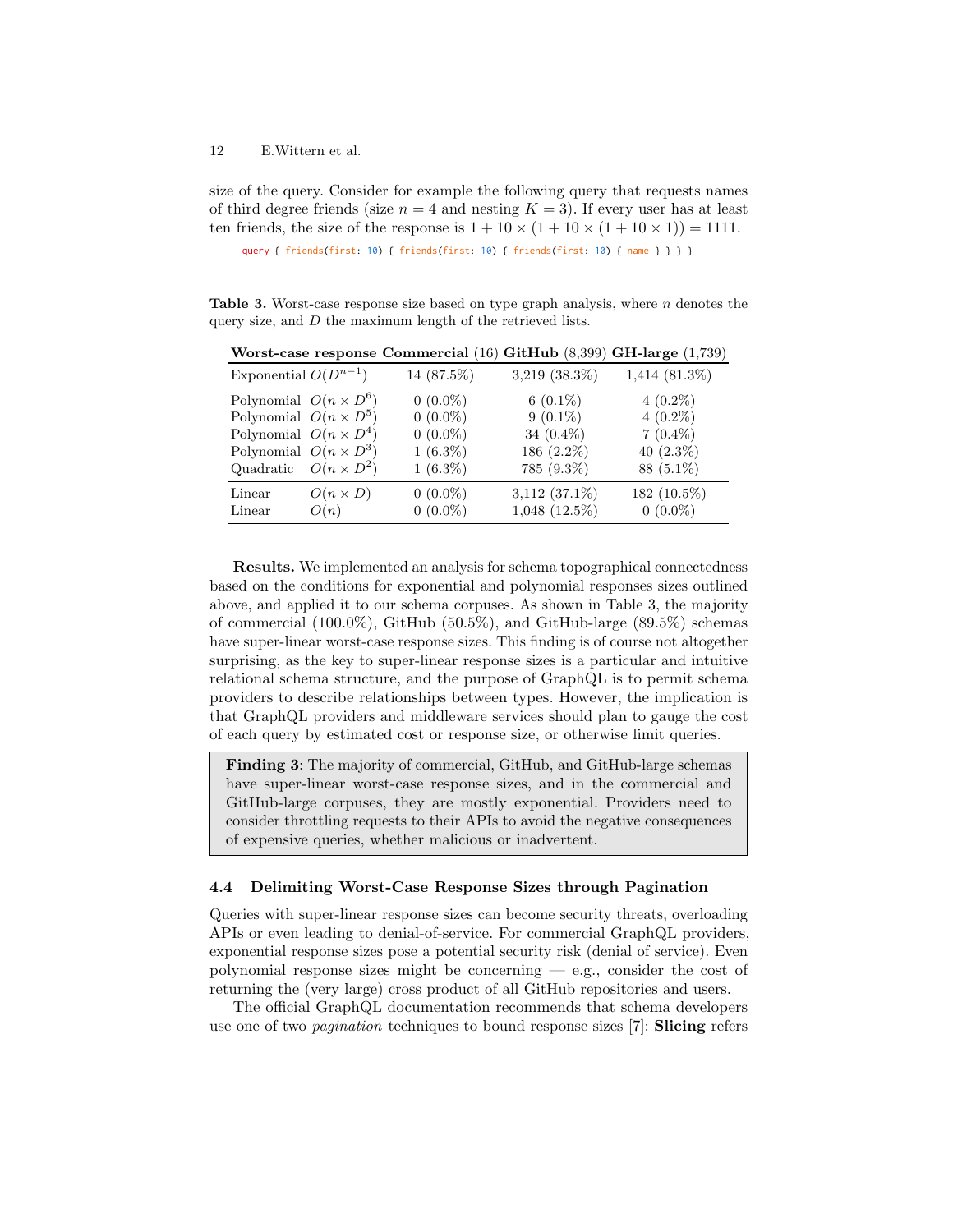to the use of numeric arguments to index a subset of the full response set. The connections pattern introduces a layer of indirection to enable more complex pagination. The addition of Edge and Connection types allows schema developers to indicate additional relationships between types, and to paginate through a concurrently updated list (cf. schema described in Section [2\)](#page-2-1).

Analysis. We used heuristics relying on names of fields and types to identify the use of pagination patterns within schemas.

For slicing, we identify fields that return object lists and accept numeric slicing arguments of scalar type Int. In our corpuses these arguments are commonly named first, last, and limit, or size. We use the presence of arguments with these names as an indication that slicing is in use. We differentiate schemas that use such arguments for slicing consistently, for some fields, or not at all.

For the connections pattern, we check schemas for types whose names end in Connection or Edge as proposed in the official GraphQL docs [\[7\]](#page-14-4). We again check for the use of slicing arguments on fields that return connections.

|                                    |               |                    | Comm. $(16)$ GitHub $(8,399)$ GH-large $(1,739)$ |
|------------------------------------|---------------|--------------------|--------------------------------------------------|
| Have fields returning object lists | $16(100.0\%)$ | $7,351$ $(87.5\%)$ | 1,739 (100.0%)                                   |
| with no slicing arguments          | $10(62.5\%)$  | 5,335 (63.5%)      | 385 (22.1%)                                      |
| with slicing args. sometimes.      | 6(37.5%)      | $1,771(21.1\%)$    | $1,265$ (72.7%)                                  |
| with slicing args. throughout      | $0(0.0\%)$    | $245(2.9\%)$       | 89 (5.1\%)                                       |
| Have types with names matching     |               |                    |                                                  |
| /Edge\$/ and /Connection\$/        | $9(56.3\%)$   | $2,073$ $(24.7\%)$ | $1,365$ $(78.5\%)$                               |
| with no slicing arguments          | $1(6.3\%)$    | 1,397 (16.6%)      | $1,073(61.7\%)$                                  |
| with slicing args. sometimes.      | $2(12.5\%)$   | 48 $(0.6\%)$       | 31 $(1.8\%)$                                     |
| with slicing args. throughout      | 6(37.5%)      | 628 $(7.5\%)$      | $261(15.0\%)$                                    |

<span id="page-12-0"></span>Table 4. Use of Slicing Arguments and Connections Pattern.

Results. Using our heuristics, Table [4](#page-12-0) summarizes the use of the pagination patterns in our corpuses. In no corpus are these pagination patterns used consistently, strengthening the threat of the worst-case responses discussed in §[4.3.](#page-10-0) For the schemas that do use pagination patterns, the commercial and GitHub-large schemas tend to use the more complex yet flexible connections pattern, while slicing alone is used inconsistently across all schemas.

Finding 4: No corpus consistently uses pagination patterns, raising the specter of worst-case response sizes. When pagination patterns are used, commercial and GitHub-large schemas tend to use the connections pattern, while slicing is not used consistently. Our worst-case findings from §[4.3](#page-10-0) urge the wider adoption of pagination.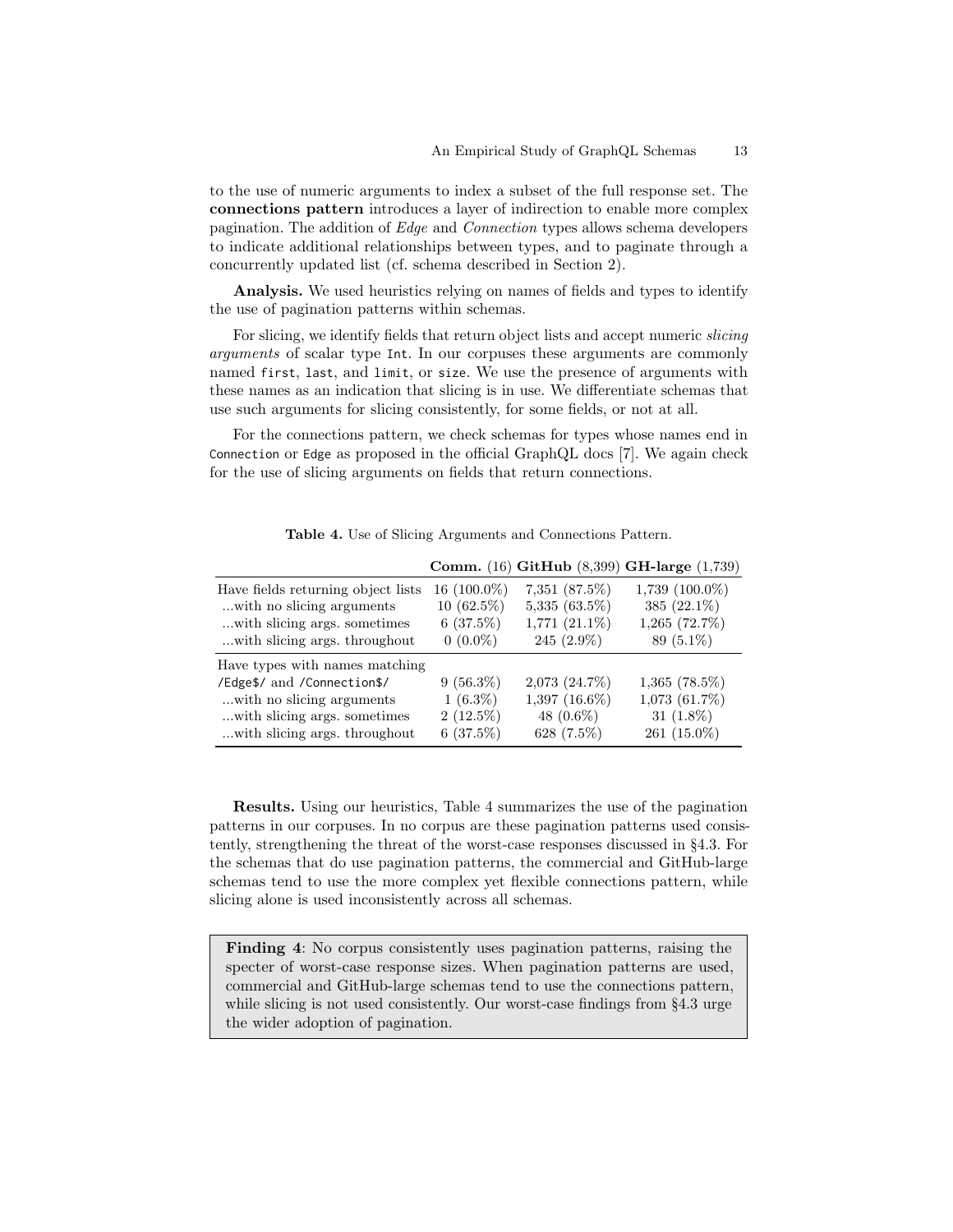#### 14 E.Wittern et al.

### 5 Related Work

Our work is most closely related to that of Kim et al., who also collected and analyzed GraphQL schemas [\[21\]](#page-15-13). They analyzed 2,081 unique schemas mined from open-source repositories on GitHub. Our works are complementary. We use different mining techniques and conduct different analyses. For mining, to identify GraphQL schemas on GitHub, both works queried the GitHub API for filenames with GraphQL-themed substrings. We additionally proposed a novel schema stitching technique to repair incomplete schemas, which permitted us to recover thousands of schemas that their methodology would discard (§[3.2\)](#page-5-0). In analysis, we compared multiple corpuses, while they focused solely on schemas obtained from GitHub and did not distinguish between the larger and smaller schemas therein. Where our analyses overlap, our findings agree: in our GitHub schema corpus we report similar proportions of schemas using mutations (we: 67.9%, they: 70%) and subscriptions (we: 25.0%, they: 20%). Similarly, in our GitHub corpus we found a similar proportion of schemas with type cycles (we: 38.3%, they: 39.7%). Our analyses of naming conventions, worst-case response sizes, and pagination are novel.

Our worst-case response size analysis (§[4.3\)](#page-10-0) benefits from the work of Hartig and Pérez. They complemented the GraphQL specification  $[17]$  with a formal description for key parts of GraphQL [\[19,](#page-15-15) [20\]](#page-15-16). They also proved the existence of GraphQL schema-data (graph) combinations on which a query will have exponential-sized results (cf. [\[20,](#page-15-16) Propositions 5.2 and 5.3]) and gave an upper bound for the response size (cf. [\[20,](#page-15-16) Theorem 5.4]). In comparison, our analysis in §[4.3](#page-10-0) explicitly identifies object lists as the cause of the response size explosion, and we use this observation to provide a tighter upper bound.

The remaining academic literature on GraphQL focuses on the challenges of creating a GraphQL API. Several research teams have described their experiences exposing a GraphQL API or migrating existing APIs to GraphQL [\[16,](#page-15-1) [27,](#page-15-17) [28\]](#page-15-18). Others have described automatic techniques for migration [\[31\]](#page-15-19) and testing [\[26\]](#page-15-20).

Our work is similar in spirit to studies of REST(-like) APIs, which have focused on API design best practices [\[22,](#page-15-5)[23\]](#page-15-6) or assessed API business models [\[18\]](#page-15-4). Because of the paradigmatic differences between GraphQL and REST (single endpoint, typed schema, queries formed by clients, etc.), this work complements existing ones.

# 6 Threats to Validity

Construct validity. In §[4.3](#page-10-0) we assume that response size is the primary measure of query cost. We leave to future work a more fine-grained analysis dependent on backend implementation details (e.g. resolver function costs).

Internal validity. Our name-based analyses depend on heuristics which could be inaccurate, although they are grounded in the grey literature where possible.

External validity. Our corpuses may not be representative of the true state of GraphQL schemas in practice, affecting the generalizability of our results.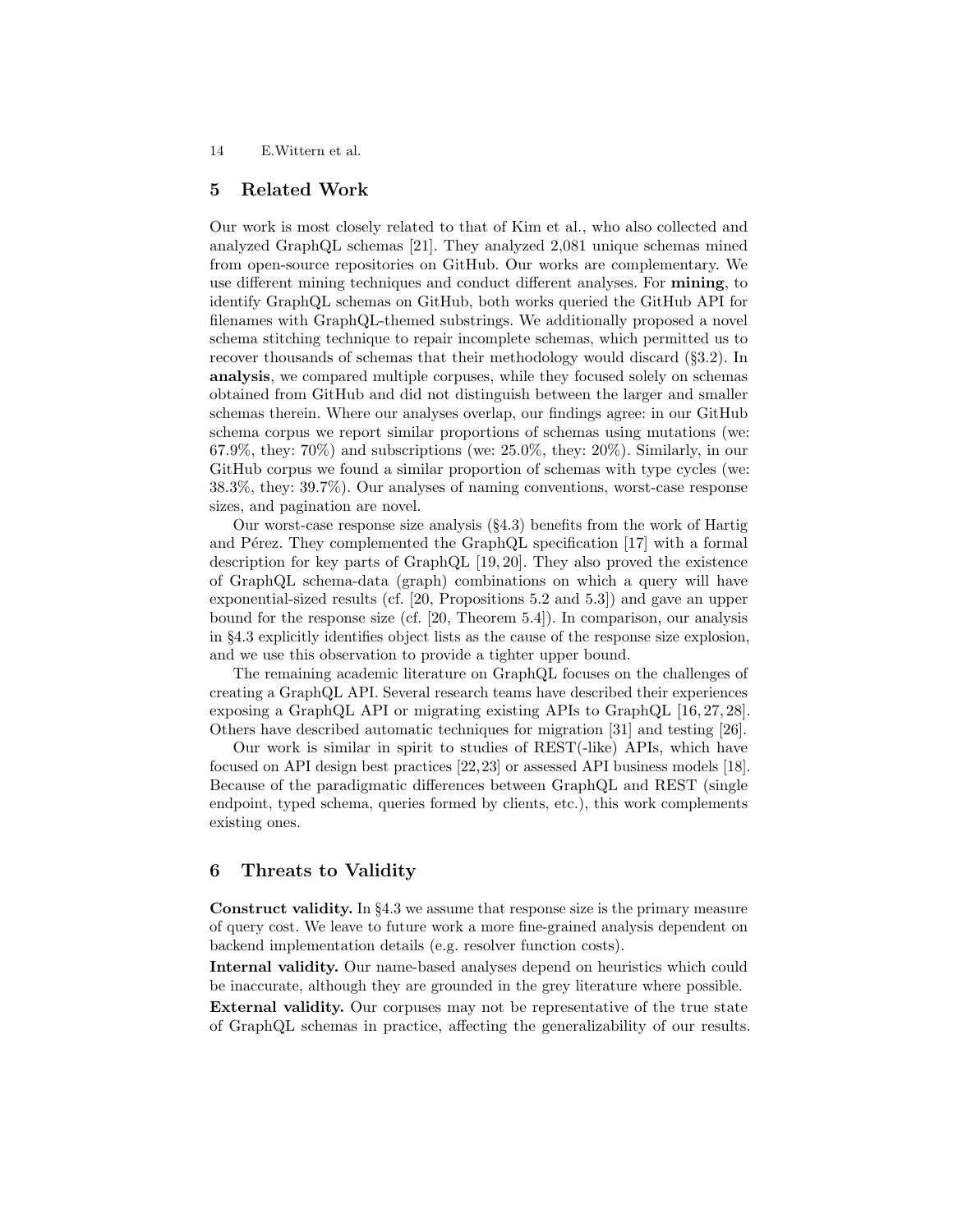The commercial corpus contains the 16 public commercial GraphQL APIs we could identify, well short of the 100+ companies that use GraphQL (presumably internally) [\[9\]](#page-14-9). We restricted the open-source corpus to statically defined schemas stored in GitHub. By analyzing the "GitHub large" schemas separately, we provide a better understanding of both (1) methodologically, the risks of treating all GitHub schemas alike, and (2) scientifically, the properties of larger schemas.

# 7 Conclusions

GraphQL is an increasingly important technology. We provide an empirical assessment of the current state of GraphQL through our rich corpuses, novel schema reconstruction methodology, and novel analyses. Our characterization of naming conventions can help developers adopt community standards to improve API usability. We have confirmed the fears of practitioners and warnings of researchers about the risk of denial of service against GraphQL APIs: most commercial and large open-source GraphQL APIs may be susceptible to queries with exponential-sized responses. We report that many schemas do not follow best practices and thus incompletely defend against such queries.

Our work motivates many avenues for future research, such as: refactoring tools to support naming conventions, coupled schema-query analyses to estimate response sizes in middleware (e.g. rate limiting), and data-driven backend design.

### 8 Acknowledgments

We are grateful to A. Kazerouni and B. Pirelli for their feedback on the manuscript, and to O. Hartig for a helpful discussion.

# References

- <span id="page-14-5"></span>1. APIs-guru/graphql-apis: A collective list of public GraphQL APIs, Available at <https://github.com/APIs-guru/graphql-apis>
- <span id="page-14-0"></span>2. GraphiQL: An in-browser IDE for exploring GraphQL, Available at [https://github.](https://github.com/graphql/graphiql) [com/graphql/graphiql](https://github.com/graphql/graphiql)
- <span id="page-14-1"></span>3. GraphQL Faker, Available at <https://github.com/APIs-guru/graphql-faker>
- <span id="page-14-7"></span>4. GraphQL Style conventions, Available at [https://www.apollographql.com/docs/](https://www.apollographql.com/docs/apollo-server/essentials/schema.html#style) [apollo-server/essentials/schema.html#style](https://www.apollographql.com/docs/apollo-server/essentials/schema.html#style)
- <span id="page-14-8"></span>5. Introduction to GraphQL, Available at <https://graphql.org/learn/>
- <span id="page-14-3"></span>6. JavaScript reference implementation for GraphQL, Available at [https://github.](https://github.com/graphql/graphql-js) [com/graphql/graphql-js](https://github.com/graphql/graphql-js)
- <span id="page-14-4"></span>7. Pagination, Available at <http://graphql.github.io/learn/pagination/>
- <span id="page-14-6"></span>8. Schemas and Types, Available at <https://graphql.org/learn/schema>
- <span id="page-14-9"></span>9. Whos using GraphQL?, Available at <http://graphql.org/users>
- <span id="page-14-2"></span>10. Introducing Yelp's Local Graph (2017), Available at [https://engineeringblog.](https://engineeringblog.yelp.com/2017/05/introducing-yelps-local-graph.html) [yelp.com/2017/05/introducing-yelps-local-graph.html](https://engineeringblog.yelp.com/2017/05/introducing-yelps-local-graph.html)